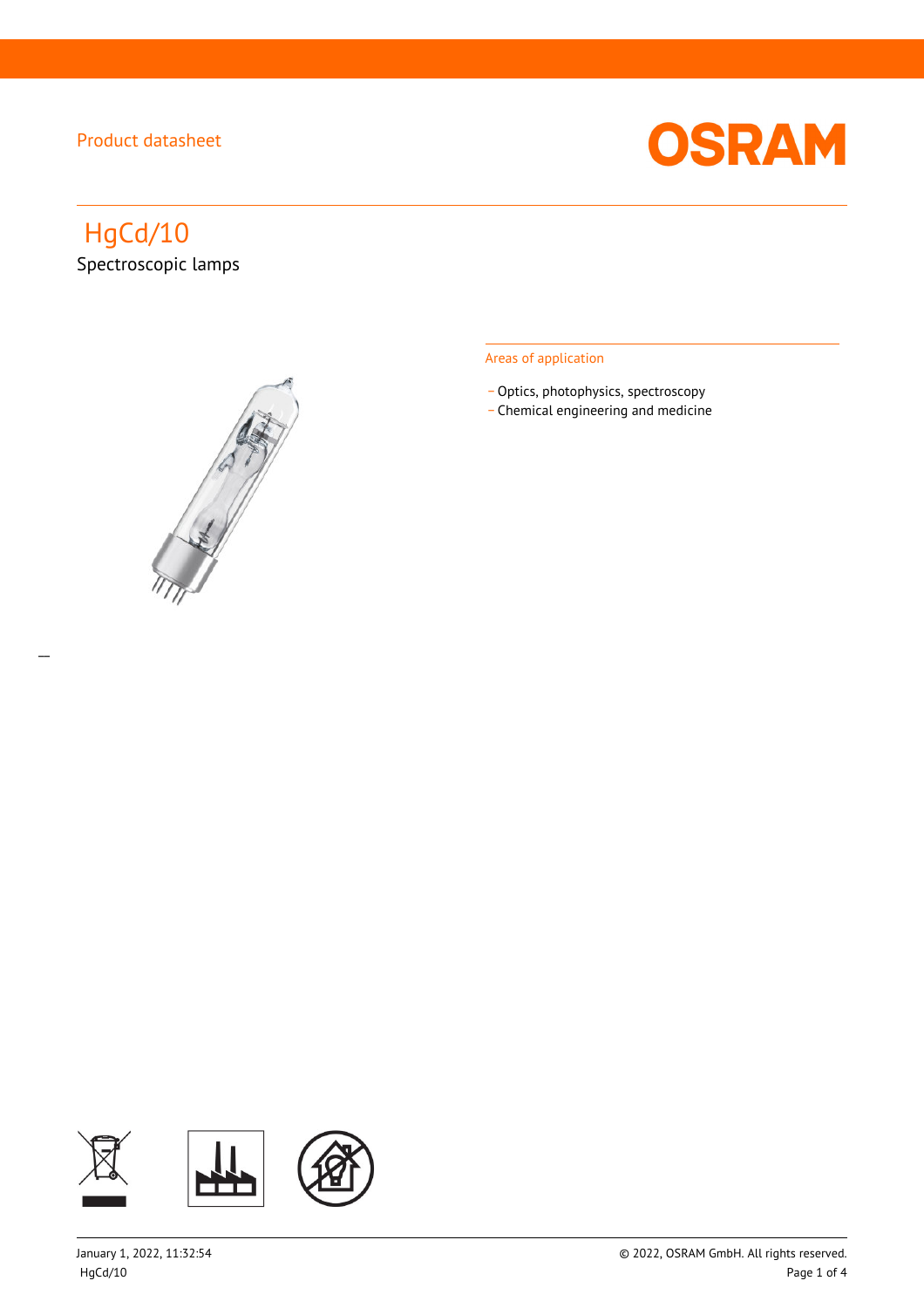#### Technical data

### **Product information**

| Order reference        | HG CD/10 1A PIC |  |
|------------------------|-----------------|--|
| <b>Electrical data</b> |                 |  |
| Lamp voltage           | 30 V            |  |
| <b>Nominal current</b> | 1.00A           |  |
| Type of current        | AC              |  |
| <b>Nominal wattage</b> | 25,00 W         |  |

#### **Dimensions & weight**



| Filament length   | 7.00 mm          |
|-------------------|------------------|
| Filament diameter | $8.0 \text{ mm}$ |

#### **Temperatures & operating conditions**

|  | Max. permitted ambient temp. pinch point | $-350$ °C |
|--|------------------------------------------|-----------|
|--|------------------------------------------|-----------|

#### **Additional product data**

| Design / version            | Mercury/Cadmium   |  |
|-----------------------------|-------------------|--|
| Base (standard designation) | PICO <sub>9</sub> |  |

#### **Country specific categorizations**

**Order reference HG CD/10 1A PIC** 

#### **Environmental information**

#### **Information according Art. 33 of EU Regulation (EC) 1907/2006 (REACh)**

**Date of Declaration**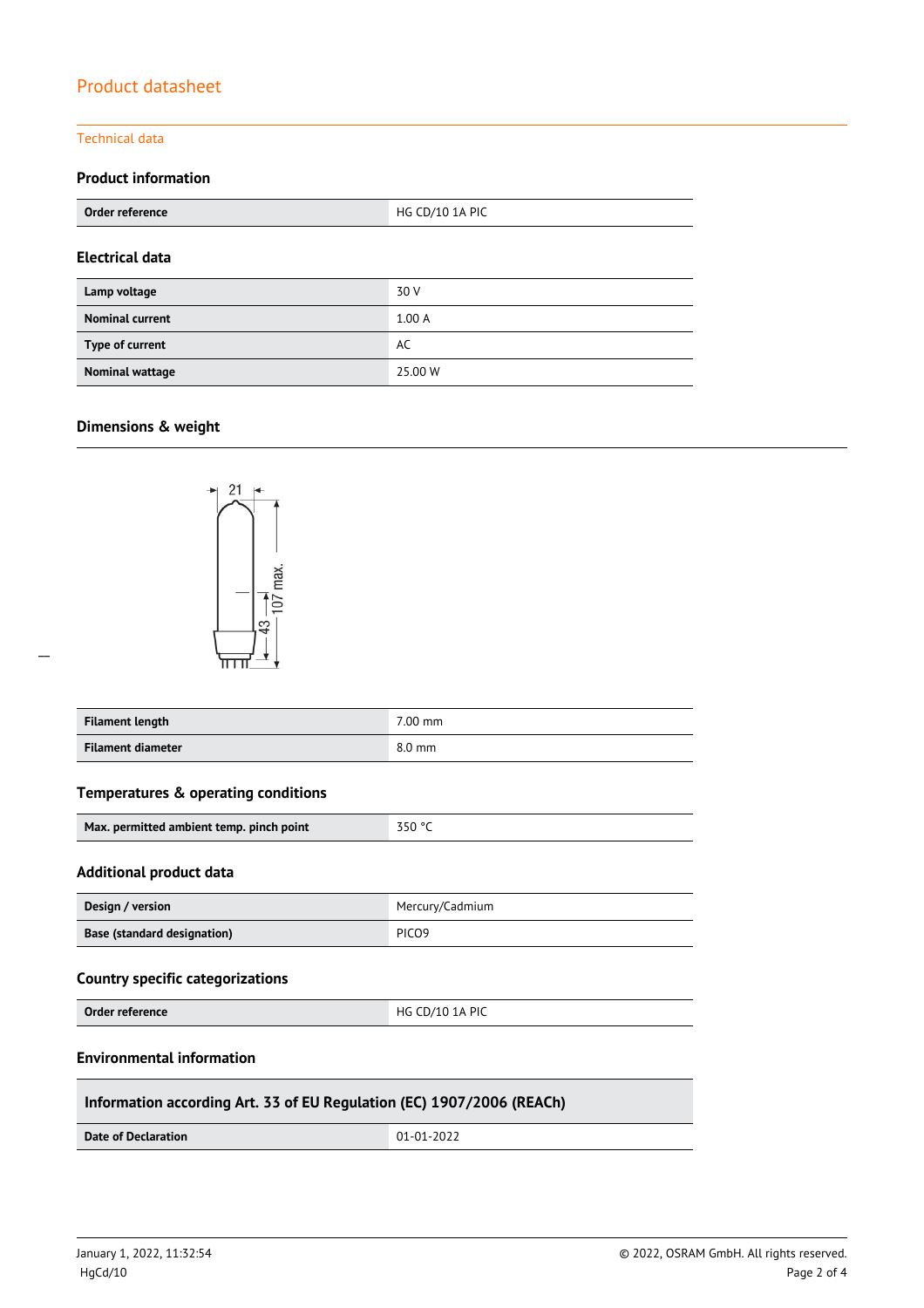| <b>Primary Article Identifier</b> | 4050300211459                                                                                         |
|-----------------------------------|-------------------------------------------------------------------------------------------------------|
| Candidate List Substance 1        | Lead                                                                                                  |
| CAS No. of substance 1            | 7439-92-1                                                                                             |
| <b>Safe Use Instruction</b>       | The identification of the Candidate List substance is<br>sufficient to allow safe use of the article. |
| Declaration No. in SCIP database  | aff56e82-27b7-48b3-94cc-f293d64b75e6                                                                  |

#### Country specific information

| <b>Product code</b> | <b>METEL code</b> | SEG-No.                  | STK-Number               | UK Org                   |
|---------------------|-------------------|--------------------------|--------------------------|--------------------------|
| 4050300211459       | OSRHGCD10         | $\overline{\phantom{a}}$ | $\overline{\phantom{a}}$ | $\overline{\phantom{a}}$ |
| 4050300748061       | OSRHGCD10         | $\overline{\phantom{a}}$ | $\sim$                   | $\overline{\phantom{a}}$ |